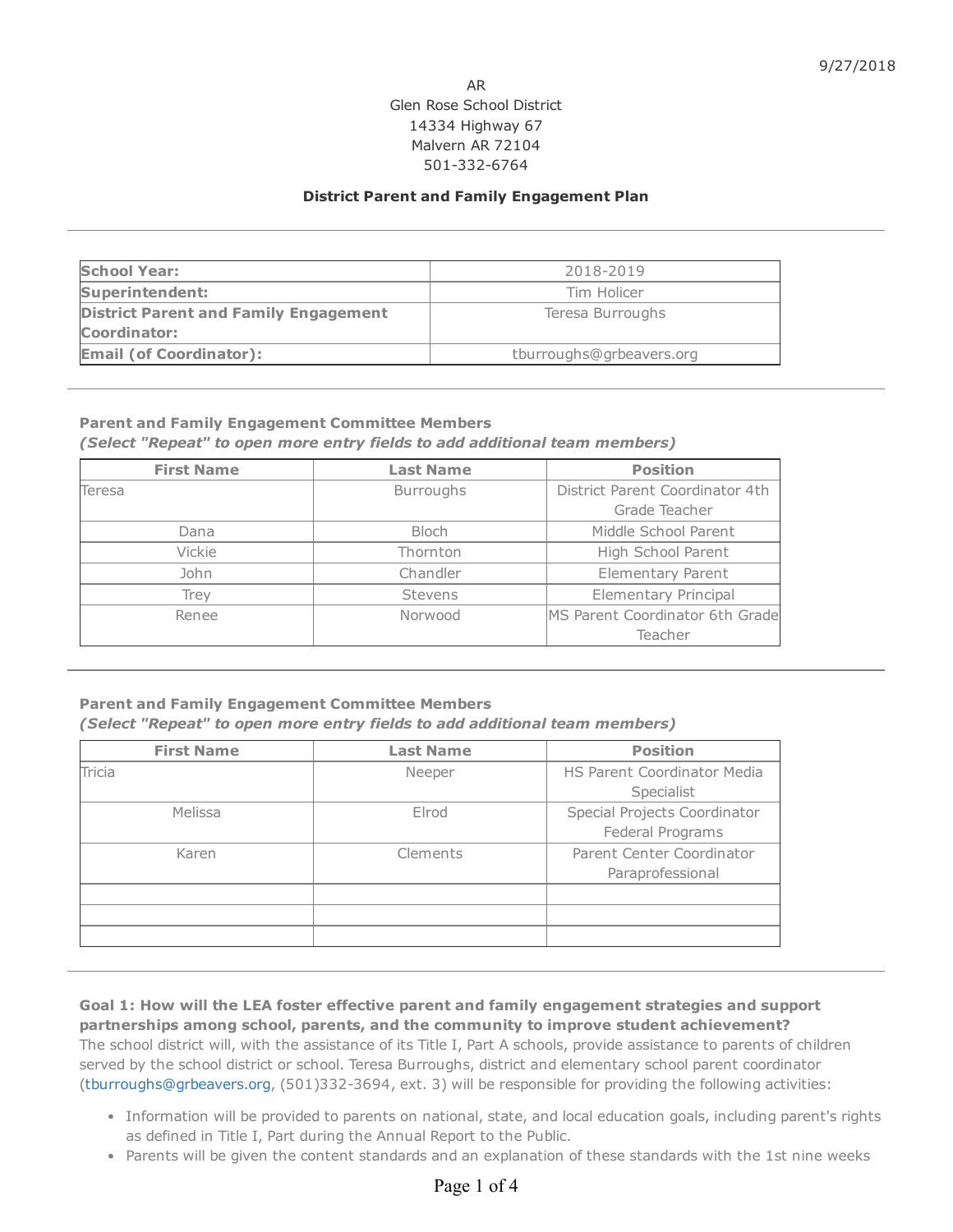report card.

- The Star Assessments, ACT Aspire and the ACT will be explained to include what grades are assessed and the window for thedates of assessments. An explanation of proficiency levels as mandated by the State will be given at the Annual Report to the Public.
- Parents will be urged to monitor their child's progress throughout the year on Home Access Center, progress reports, report cards, and assessment results. Grades and or Attendance may be monitored in these ways.
- Tips will be given on how to work with their child's teacher to improve achievement are discussed.
- The school district will, with the assistance of its schools, provide materials and training to help parents work with their children to improve their children's academic achievement, such as literacy training, and using technology, as appropriate, to foster parental involvement, by making available trainings, workshops, videos, and other materials through the Title I Parent Center located at Gifford Kindergarten. The parent facilitators will conduct these trainings and/or workshops at a time and place where parents can attend. Materials and supplies will be made available to parents at the center to borrow and/or make-and-take. These trainings will be offered at various times to allow parents to attend.
- New Materials that will be added will include putting a program on the website and social media that will assist parents in helping with their student's literacy programming.
- The Glen Rose Elementary (Title I school) will provide parent engagement training on October 2 at 6:00 p.m., the topic that will be covered include use of Title I funds, review of the district and schools parental engagement plans, discussion about topics parents would like covered in upcoming workshops.
- Parents and Community Members will be involved in the process of school review and improvement under the Guidelines of ESSA.

# Goal 2: How will the district provide coordination, technical assistance, and other support necessary to assist participating schools in planning and implementing effective parental engagement?

The Glen Rose School District will provide the following necessary coordination, technical assistance and other support to assist Title I, Part A school sin planning and implement effective parental involvement activities to improve student academic achievement and school performance. Each Title I school will be given technical assistance by the Federal Programs Coordinator as well as any assistance by outside agencies to include but not limited to the Arkansas Department of Education, Dawson Educational Cooperative and Arkansas Public School Resource Center will also be utilized as a resource. Trey Stevens, elementary principal, will monitor each Title I, Part A School to ensure that each school has performed the following tasks:

- Develop parental involvement policy. Teresa Burroughs, district parental engagement coordinator will work with parents, families, community, and staff to update and review the parental engagement policy annually.
- Teresa Burroughs, district parental engagement coordinator, will schedule parental involvement meetings during flexible meeting times. Some of thee will be at the end of the school day, during the school day and in the evenings.
- Teresa Burroughs will work with each school's parental engagement coordinator to ensure that teachers are given information about the school's programming including required parental information to parents during open houses and registrations.

#### Goal 3: How will the district build the school's capacity for strong parental engagement?

The school district will, with the assistance of its schools and parents, educate its teachers, pupil services personnel, principals and other staff, in how to reach out to, communicate with, and work with parents as equal partners, in the value and utility of contributions of parents, and in how to implement and coordinate parent programs and build ties between parents and schools. Each certified employee will receive two (2) hours of parental involvement strategies every 4th year. Each administrator will receive two (2) hours of parental involvement strategies every 4th year. Mr.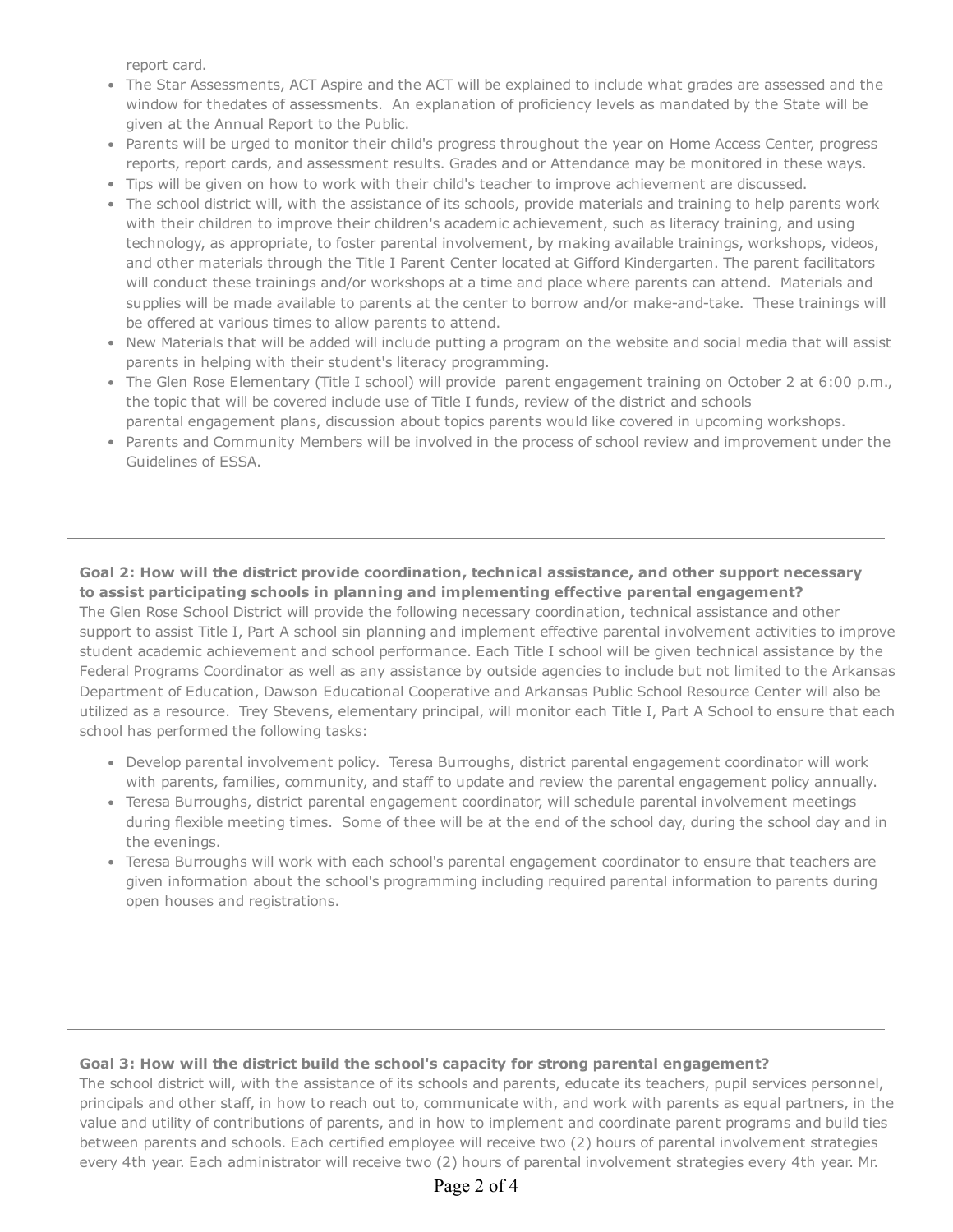Tim Holicer, Superintendent, is responsible for providing professional development offerings to district employees.

The district will assist in the development of parent engagement groups at each school; Mrs. Teresa Burroughs, District Parental Involvement Coordinator will work with the parents to offer the suggestion of creating parental engagement groups. The school district will, to the extent feasible and appropriate, coordinate and integrate parental involvement programs and activities with Arkansas Better Chance and conduct other activities, such as parent resource centers, that encourage and support parents in more fully participating in the education of their children. Trey Stevens, elementary principal, will meet with the coordinator of early childhood centers (Tiffany Bancroft, Director Glen Rose Pre-K) )as needed to discuss ways to involve parents after their child has entered public school. Parents will be given information about the availability of the Parent Center, its location, and materials available to parents through this center. The school district will take actions to ensure that information related to the school and parent programs, meetings, and other activities, is sent to the parents of participating children in an understandable and uniform format, including alternative formats upon requests, and, to the extent practicable, in a language the parents can understand. Letters, newsletters, phone calls through personal contact and/or Alert Now, flyers, announcements at sporting events, and advertising in the local newspaper will be used to notify parents of upcoming events and activities. Teresa Burroughs, district parent engagement coordiantor, will work with school personnel necessary to help accomplish these tasks.

## Goal 4: How will the district conduct, with the involvement of parents, ongoing evaluation of the content and effectiveness of the parent and family engagement plan as it relates to strategies for increasing parental participation and identifying barriers to greater participation?

The Glen Rose School District will conduct, with the involvement of parents, an annual evaluation of the content and effectiveness of this parental engagement policy in improving the quality of its Title I, Part A schools. A Parent Survey will be distributed at the two (2) scheduled parent-teacher conferences and Math/Literacy night. Teresa Burroughs, district and elementary parent coordinator will be responsible for conducting these surveys and collecting and reporting the results. The evaluation will include identifying barriers to greater participation by parents in parental involvement activities (with particular attention to parents who are economically disadvantaged, are disabled, have limited English proficiency, have limited literacy, or are of any racial or ethnic minority background). The school district will use the findings of the evaluation about its parental involvement policy and activities to design strategies for more effective parental involvement, and to revise, if necessary (and with the involvement of parents) its parental involvement policies. Develop and disseminate an annual parent activity evaluation report to share with parents, staff and the community. This report will be developed through the two parental involvement evaluations done in conjunction with the Parent/Teacher Conferences. Teresa Burroughs will compile the evaluations into a final annual report that will be published on the district website, available in the principals' offices, district offices, shared in newsletters, and by request.

## Goal 5: How will the district involve parents in the joint development of the district Title I Application under section 1112 (ACSIP)?

The Glen Rose School District will take the following actions to involve parents in the joint development of its district wide parental involvement plan. At the annual Title I meeting held at Glen Rose Elementary School at the beginning of each school year (October 2, 2018 @ 6:00 p.m.), parents will be informed that their input on the Parent Involvement Plan is needed and encouraged. Parents will be given a chance to sign a form saying that they would like to be involved. The annual meeting to update the policy for next year's Title I, Part A program will be held in April of 2019. The facilitator for this meeting will be Teresa Burroughs, district and elementary parent engagement coordinator. The phone number to reach Mrs. Burroughs is (501)332-3694, ext. 3. Letters will be mailed and/or parents will be contacted by phone as to the site and time of the meeting. Every effort will be made to schedule the meeting when and where parents can be available. During this meeting parents will be provided with an opportunity: to assist in the development of evaluation procedures for the following school year, analyze the evaluation instruments of the present school year, be given the opportunity to provide suggestions for designing school improvement policies as they relate to parental involvement based on survey findings. During October 2018 meeting, Teresa Burroughs, will conduct a Parental Involvement Plan meeting to review the district plan and elementary plan with parents and other committee members to see if there are any suggestions or additions, recruit parents to serve on district ACSIP committee , and to develop the Title I Application. Teresa Burroughs will solicit